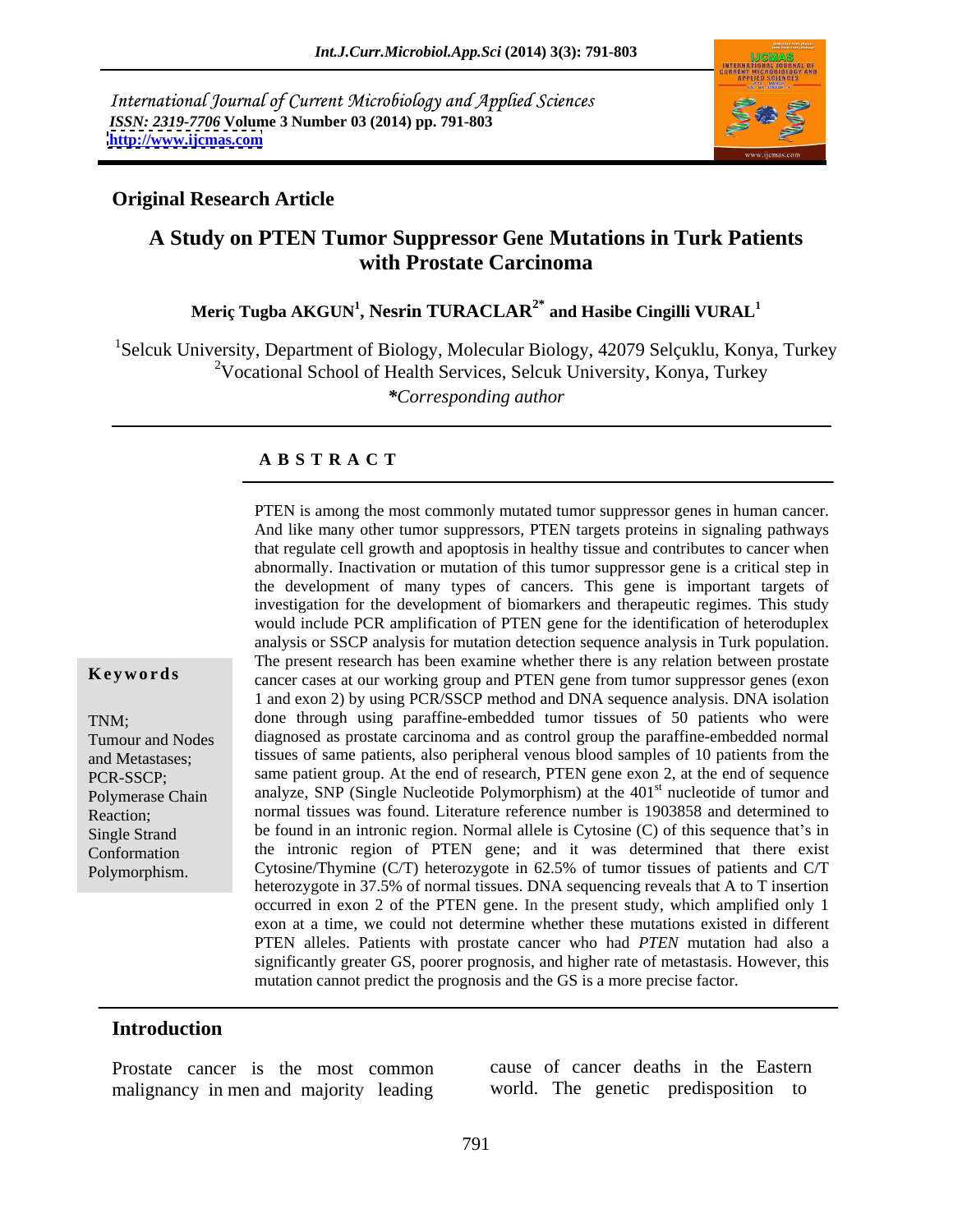prostate cancer is well established, as might regulate tumor cell and metastasis genomic instability is a common feature of (Waite *et al.*, 2002). many human cancers. Epidemiological studies have suggested that several risk factors (Li *et al*., 1997; Steck *et al*., 1997;

prostate cancer in men with prostate we used single strand conformation<br>cancer diagnosis could help Inactivation bolymorphism (SSCP), and direct cancer diagnosis could help. Inactivation or deletion a large number of tumorrelated genes, which otherwise regulate normal cellular growth and suppression of abnormal cell proliferation, is recognized to be one of the major mechanisms of homologue deleted on chromosome 10 pattern 1<br>(PTEN) localization in the nucleus and patients. (PTEN) localization in the nucleus and cytoplasm is established, the mechanism is unknown. PTEN is a tumor suppressor phosphatase that causes cell cycle arrest<br>and/or apoptosis. The strongest candidate **Tumor Samples** and/or apoptosis. The strongest candidate for the target gene of 10q deletion is the PTEN gene at 10q23.3, which was designated PTEN, MMAC1. Department of Pathology in Faculty of PTEN/MMAC1, a potential human tumor suppressor gene, has been found to have Turkey. Namely, inactivating mutations in several types of cancer, including prostate cancer. The PTEN tumor-suppressor gene, also known as MMAC1 (mutated in multiple advanced cancers) is located on chromosome 10q23.3 (Marshall, 1991; Goddard and Solomon,1883; Waite *et al*., 2002; Dong *et al*., 1998). PTEN gene has 9 exons encoding 403 amino acids make up protein of a couple specific phosphatase with putative actin-binding and tyrosine prostates were examined by one or more phosphatase domains (Li *et al*., 1997). Mutations of the PTEN gene have been detection. described in several types of tumors in different frequencies of the endometrium, brain, prostate, breast and kidney. Furthermore, it was that the PTEN gene

(Waite *et al*., 2002).

Magnusson *et al.*, 1998; Marshall, 1991). Chromosome loci in the tissue and blood<br>samples of familial and non-familial<br>Knowing about the genetic markers of prostate from Turkey patients. To this end, tumorigenesis (Goddard and cell tumors of the prostat, melanoma and Solomon,1883; Waite *et al.*, 2002). testes cancer. In addition, in the future <br>Although phosphatase and tensin studies, differential gene expression Our objective was to identify PTEN mutations in allelic alteration at specific chromosome loci in the tissue and blood samples of familial and non-familial prostate from Turkey patients. To this end, we used single strand conformation polymorphism (SSCP), and direct sequencing methods to analyze mutations of PTEN/MMAC1 in 50 cases of prostate cancer in Turkey (Table 2). We conclude that PTEN mutation play a role in the development of the majority of transitional cell tumors of the prostat, melanoma and testes cancer. In addition, in the future studies, differential gene expression pattern is also being evaluated in these patients.

# **Materials and Methods**

# **Tumor Samples**

Paraffine blocks of prostate pathologies were derived from the archives of the Medicine at the University of Cumhuriyet, Paraffine-embedded prostate cancer tissue specimens of 50 prostate cancer patients were used in this study. Age range was 35-72 years, all patients were males. 10 patients had family history of cancer and 40 patients were non family. These patients went to physicians to be demonstrate a variety of serious symptoms of prostate cancer, e.g*,* difficulty in voiding, urodynia, urgent and frequent urination, and hematuria. Their of the following means: rectal ultrasound digital rectal examination, computed tomography, and magnetic resonance imaging. Biopsy was performed for the patients who were suspected to have prostate cancer, and all specimens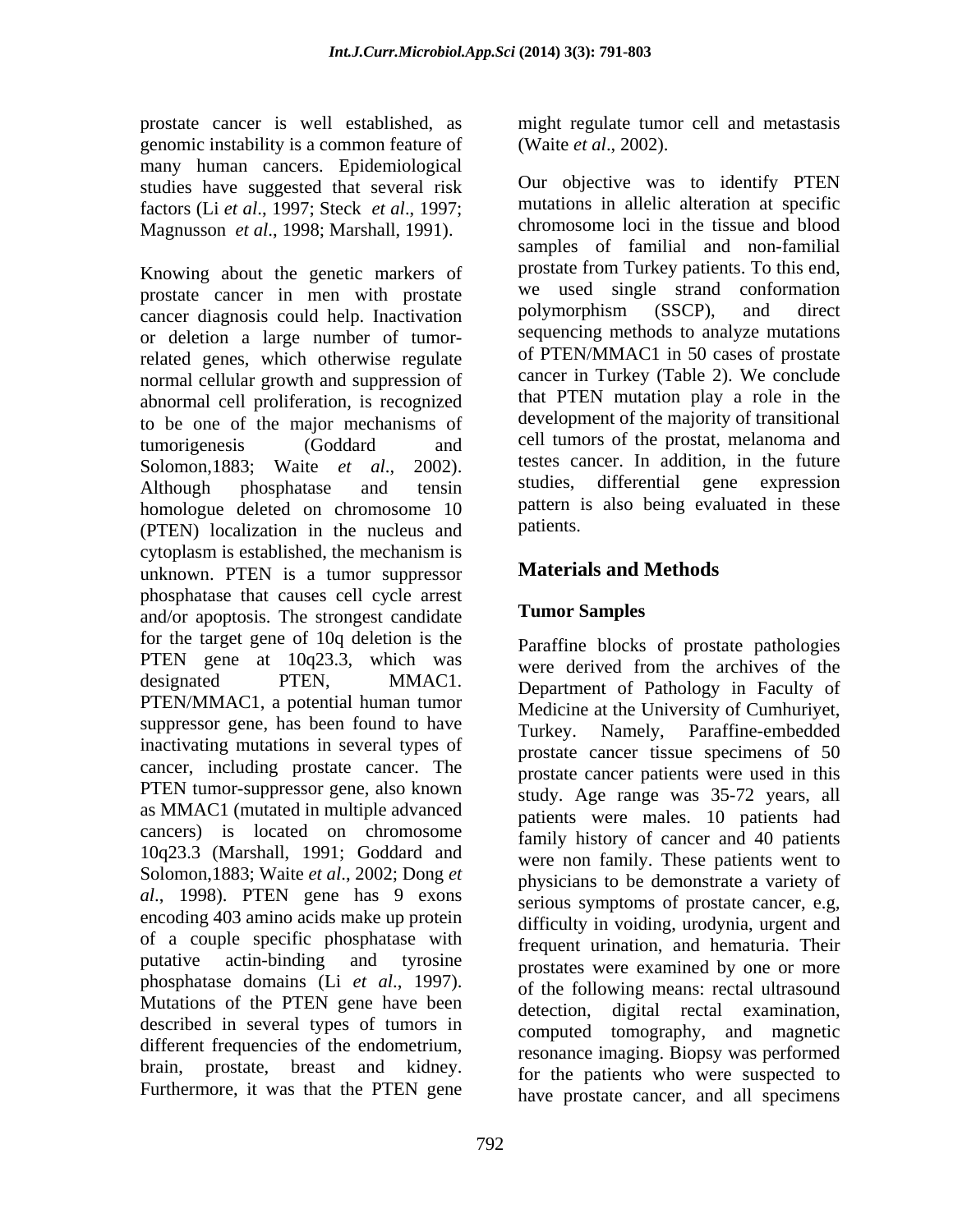were from archived paraffine blocks that then centrifuged at 14000 g for 5 minutes. were collected specifically for this study. The pellet was suspended in 0.1 ml of Control samples were obtained from xylene and processed as above for the natural or healthy tissue of the same cases. Second time. The resulted sediment was We are carried tumor, nodule and mixed with 100% ethanol and processed metastasis grading out as postoperative with xylene lysis buffer (Tris, sodium anamnesis and pathological reports of all the patients. All assays were tested as tetraacetic acid or EDTA). A lysisbuffer localization of tumor (T); T1, T2, T3 and  $\qquad$  containing 300  $\mu$ g/mL of proteinase K was T4; formation of nodule (N); N0, N1, N2, added to the pellet, mixed and incubated at N3 and the case of metastasis (M); M0 and 55°C for an overnight period. The DNA M1 The clinicopathological characteristics of the tumors are listed in Table 2. chloroform procedure, then dissolved in Furthermore, in this study we are used TE buffer (Tris-HCl and EDTA) and exon 1 and exon 2 spesific primers of PTEN gene for polymerase chain reaction DNA was isolated from paraffinstated in the below. The embedded prostate cancer tissue and the embedded prostate cancer tissue and the

### **Patient Anamnesis**

The study was approved by the local ethics committee, all patients gave written For polymerase chain reaction (PCR) informed consent for participation in the application (Biotechnology Research study. Patients with either prostate cancer Laboratory, Turkey belonging Dr. and other primary cancer, and family H.C.V.), increasing concentrations of history of cancer in terms of patient age extracted DNA of each specimen was and gleason score (see Table 2) and tested to find out the optimum dose that healthy individuals without prostate cancer resulted in good amplicon product. Exon were included in the study. In addition to working in an individual's age and amplified using primer designed according eligibility criteria in terms of gleason to Risinger *et al* (7, 8). Each primer pairs scores already published in previous of the selected exons was used for studies. Tissue samples taken from patients according to pathological findings following the PCR for the single-strand

Formalin-fixed paraffin samples were cut into 10-um sections. The sections were pulverized under liquid nitrogen condition  $\frac{4 \mu}{2}$  prostate tissue genomic DNA was using microdismembrator (B. Braun, amplified in a mixture composed of  $5 \mu$ l Melsungen, Germany) of each sample, 0.1 10XPCR Taq buffer (pH 8.8), 2 mM g of pulverized tissue powder was MgCl<sub>2</sub>, and 10 mM dNTPs (dGTP, dATP, resuspended in 1 ml of xylene and left for dTTP, dCTP) at each, 0.5 mM of each 15 minutes at  $55^{\circ}$ C. The suspension was

xylene and processed as above for the mixed with 100% ethanol and processed dodecyl sulfate, ethylenediamine was extracted following the use of phenol stored at 4°C. Furthermore, Genomic DNA was isolated from paraffin normal tissue using the tissue kit (Roche).

### **Polymerase Chain Reaction**

were recruited between 2010 and 2011. conformation polymorphism (PCR-SSCP). **DNA Isolation Procedure** outlined in Table 1, Tm values or application (Biotechnology Research Laboratory, Turkey belonging Dr. 1 and Exon 2 of the PTEN gene were mutation detection of PTEN/MMAC1 The PCR protocol was carried out as annealing Tm and primers used for each PTEN exon were as follows:

> 10XPCR Taq buffer (pH 8.8), 2 mM  $MgCl<sub>2</sub>$ , and 10 mM dNTPs (dGTP, dATP,  $dTTP$ ,  $dCTP$ ) at each,  $0.5$  mM of each primer, and 0.3 U DreamTaq polymerase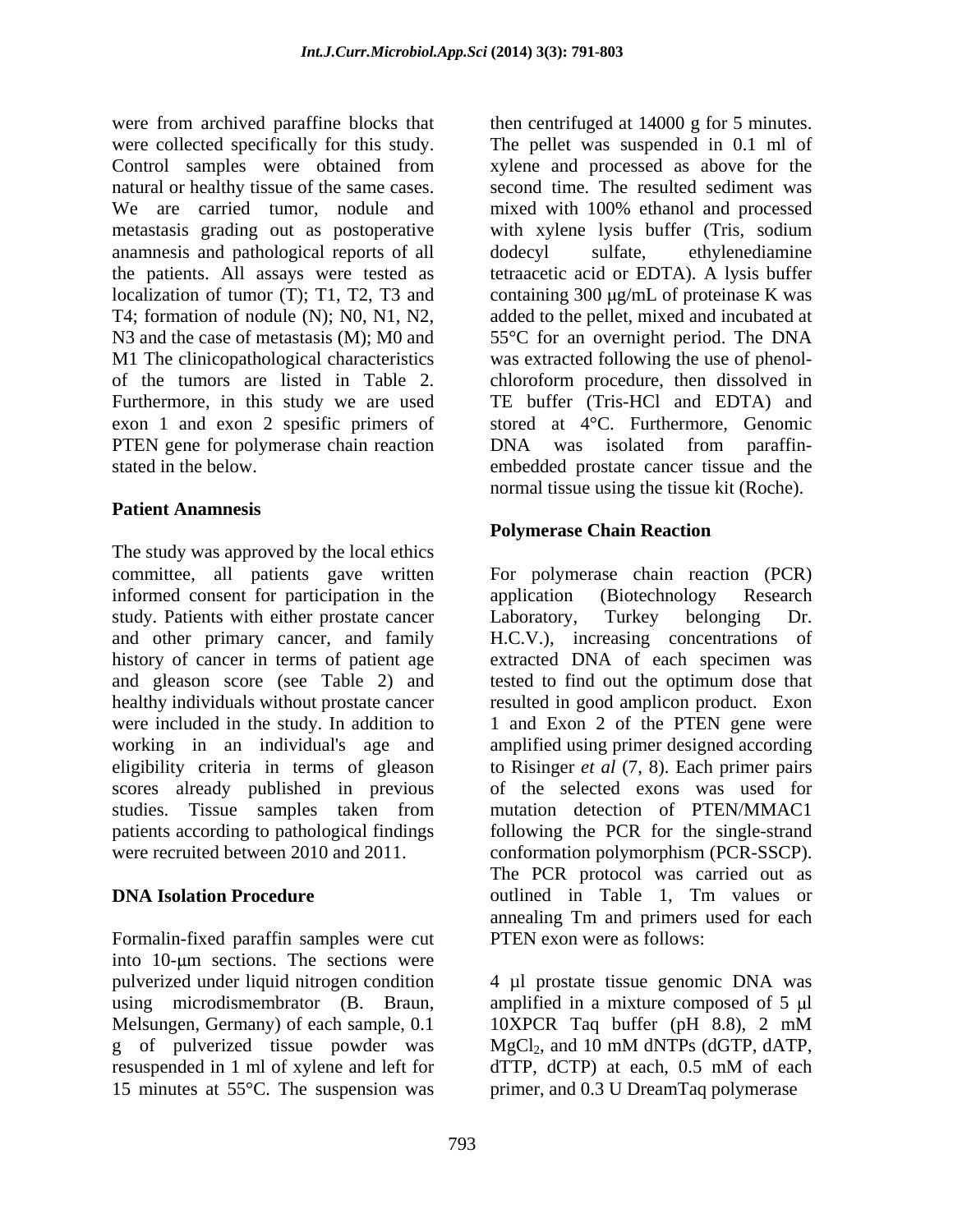| $\bf{No}$ Exon | Locus                  | <b>Sequence of Primers</b>                       | ıplified<br><b>Fragments(bp)</b> |      |
|----------------|------------------------|--------------------------------------------------|----------------------------------|------|
|                | TEN-Ex2-l<br>TEN-Ex2-R | TGACCACCTTTTATTACTCCA<br>  TACGGTAAGCCAAAAAAATGA | 267                              |      |
|                | TEN-Ex1-F              | TCTGCCATCTCTCTCCTCCT                             | 177                              | 60,5 |
|                | TEN-Ex1-R              | CCGCAGAAATGGATACAGGT                             |                                  |      |

**Table.1** PCR primers of PTEN gene exon 1 and 2 including locales and annealing Tm values of these primers.

**Table.2** TNM stages of the clinicopathological characteristics of prostate tumors. Clinical features of the 5 prostate cancer patients selected for examination of the PTEN gene are illustrated in the bottom. The clinical data include age at diagnosis in years, Gleason score of the primary tumor, prediagnosis serum prostate-specific antigen values, and other primary sites of cancer. In the table, particularly, were showed 5 patients with prostate cancer which was done Mutation determination. Case numbers, patient ages and gleason scores were illustrated in case of the quadruplets respectively in this table. NA, not available. Mutation defined patients were shown as bold colour.

|                   | Personal history of cancer<br><b>Prostate cancer characteristics</b> |                                       |                                        | <b>Family history of cancer</b> |  |
|-------------------|----------------------------------------------------------------------|---------------------------------------|----------------------------------------|---------------------------------|--|
|                   | Case No Patient Age Gleason Score                                    |                                       | <b>Other Primary Cancer</b>            | <b>Other Cancers in Family</b>  |  |
| 1, 2,<br>3, 4     | 49, 58, 52, 51                                                       | 5, 5, 5, 5                            | No, No, kidney, testes                 | No, No, No, Lung                |  |
| 5, 6,<br>7, 8     | 60, 65, 63, 75                                                       | 6, 7, 6,<br><b>NA</b>                 | No, liver, No, kidney                  | No, No, No, liver               |  |
| 9,10,<br>11,12    | 47, 45, 55, 49                                                       | 5, 5, 6, 5                            | No, No, testes, No                     | No, No, liver-pancreas, No      |  |
| 13, 14,<br>15 16  | 49, 58, 72, 57                                                       | 5, 6, 9, 5                            | No, No, testes-kidney, lung            | No, No, Liver, No               |  |
| 17, 18,<br>19, 20 | 69, 69, 59, 55                                                       | 7, 7, 6, 5                            | Testes, testes, No, liver              | Testes, stomach, No, pancreas   |  |
| 21, 22<br>23, 24  | 71, 73, 70, 66                                                       | 9, 9, 8, 7                            | Lymph node, testes, kidney, liver      | Testes, pancreas, kidney, No    |  |
| 25, 26,<br>27, 28 | NA, 51, 59, 55                                                       | 9, 5, 7, 6                            | No, No, testes-bladder, No             | No, No, colon, No               |  |
| 29, 30,<br>31, 32 | 58, 64, 51, 61                                                       | 5, 6, 5, 5                            | No, colon, No, No                      | No, No, No, No                  |  |
| 33, 34,<br>35, 36 | $NA, NA, 56, 65$ NA, NA,                                             | NA, 7                                 | No, No, testes, testes-colon           | No, No, No, colon-brain         |  |
| 37, 38,<br>39, 40 | 74, NA, 88, 83                                                       | $\vert 8, \text{NA}, \vert$<br>NA, NA | Testes-melanoma, No, testes,<br>kidney | Melanoma, No, No, liver         |  |
| 41, 42,<br>43, 44 | NA, NA, 58, <b>61</b>                                                | 6, 5, 7, 8                            | No, No, lung, melanoma                 | No, No, No, No                  |  |
| 45, 46,<br>47, 48 | 66, 64, 69, 55                                                       | 6, 7, 5, 5                            | Kidney, testes, liver, No              | No, No, No, lung                |  |
| 49,50             | 51, 81                                                               | 7, NA                                 | No, bladder                            | No, No                          |  |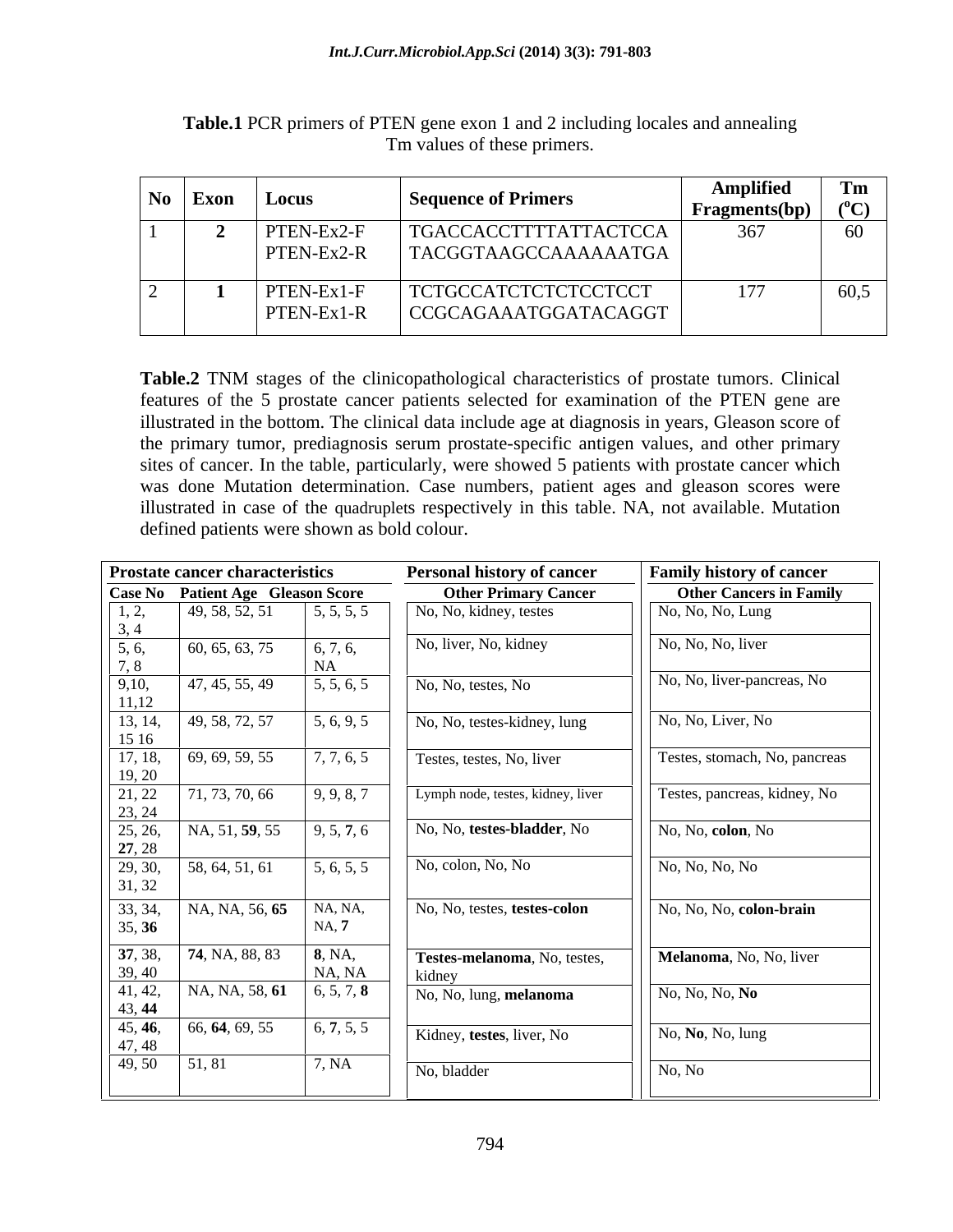(Advanced Biotechnologies Ltd., 8% polyacrylamide gel containing 5% Fermantase Life Science). Amplification glycerol, using 0.5 TBE as the running was submitted to polymerase chain buffer. Electrophoresis was at 1 watt per reaction for exon1; Initial denaturation at gel for 12-18 hours depending on the size 94 $\degree$ C 4 min, denaturation at 94 $\degree$ C 1 min, of PCR products. DNA bands were annealing Tm at 60,5°C 1 min, extension at 72°C 15 s, total 30 cycles and final extension at 72°C 3 min. As for exon 2 **Sequence Anaysis of Mutation Locies** PCR amplification conditions; initial denaturation at 94°C 4 min, denaturation For 50 samples received from patients at 94 $^{\circ}$ C 15 s, annealing Tm at 60 $^{\circ}$ C 30 s, with prostate cancer, genomic DNA was extension at 72 $^{\circ}$ C 15 s following 10 cycles extracted and quantified from 10 whole and at 94°C 15 denaturation, at 58°C 20 s blood samples and matched control annealing, at 72°C 15 s extension and 20 samples. Two exons of PTEN genes were cycles, end step at 72°C 3 min final amplified using specific primers. None extension. For this exon 2 reaction was radioactively labelled Heteroduplex gel effected as two progressive. PCR was analysis was done for identification of done on genomic DNA extracted from sequence variants of PTEN gene. Shifts in whole blood and parafine-embedded tissue Exon 2 of PTEN gene with three visible samples using suitable primers to amplify patterns were seen in samples and these loci. Amplified PCR products were controls. Sequencing later confirmed these screened for genotyping of loci by SSCP (single stranded conformation polymorphism) using non-radioactive **SSCP Analysis of Genomic DNA and** method. PCR products were separated by **Direct Sequencing** electrophoresis on 2% agarose gel in 1XTAE buffer (45Mm Tris, 1mM EDTA, Since point mutations, small insertions, pH 8), stained with ethidium bromide. In and small deletions of PTEN/MMAC1 order to avoid non-specific reactions, PCR have been reported in several cancers mixture should be prepared and (Risinger *et al.*, 1997; Sakurada *et al.*, mixture should be prepared and (Risinger *et al.*, 1997; Sakurada *et al.*, maintained under cool conditions (4<sup>o</sup>C) 1997; Kwabi-Addo *et al.*, 2001; Butler *et* 

Each of the primary prostate cancers was screen for such changes. Details of the first screened for mutation by using the PCR-SSCP approach. Primers used for In brief, two sets of primers were designed each PTEN exon were the same as to cover the full coding region of nine described previously (16). The intron-exon exons of PTEN/MMAC1 (Table 1). PCR structure of PTEN has been reported previously primers were designed to of primers for 30 cycles in a BioRad amplify each of the two exons (primer thermal cycler in which each cycle details and conditions are available on included denaturation at 94°C 1 min, request). PCR products  $(5 \text{µ})$  were annealing Tm  $60,5^{\circ}$ C 1 min, extension denatured and electrophoresed through an

visualised by silver staining.

with prostate cancer, genomic DNA was extracted and quantified from 10 whole to be polymorphism (Figure 3).

# **Direct Sequencing**

(Figure 1 and 2). *al*., 2005; Scanga *et al*., 2000; Hlobilkova **Heteroduplex Analysis by SSCP** *al*., 2003; Ronco *et al*., 1996) we Since point mutations, small insertions,<br>and small deletions of PTEN/MMAC1 *et al*., 2000; Whiteman *et al*., 2003; Wu *et*  performed non-isotope SSCP analysis to method have been described (20, 21, 22). amplification was performed with each set 72°C 15 s, total 30 cycles and final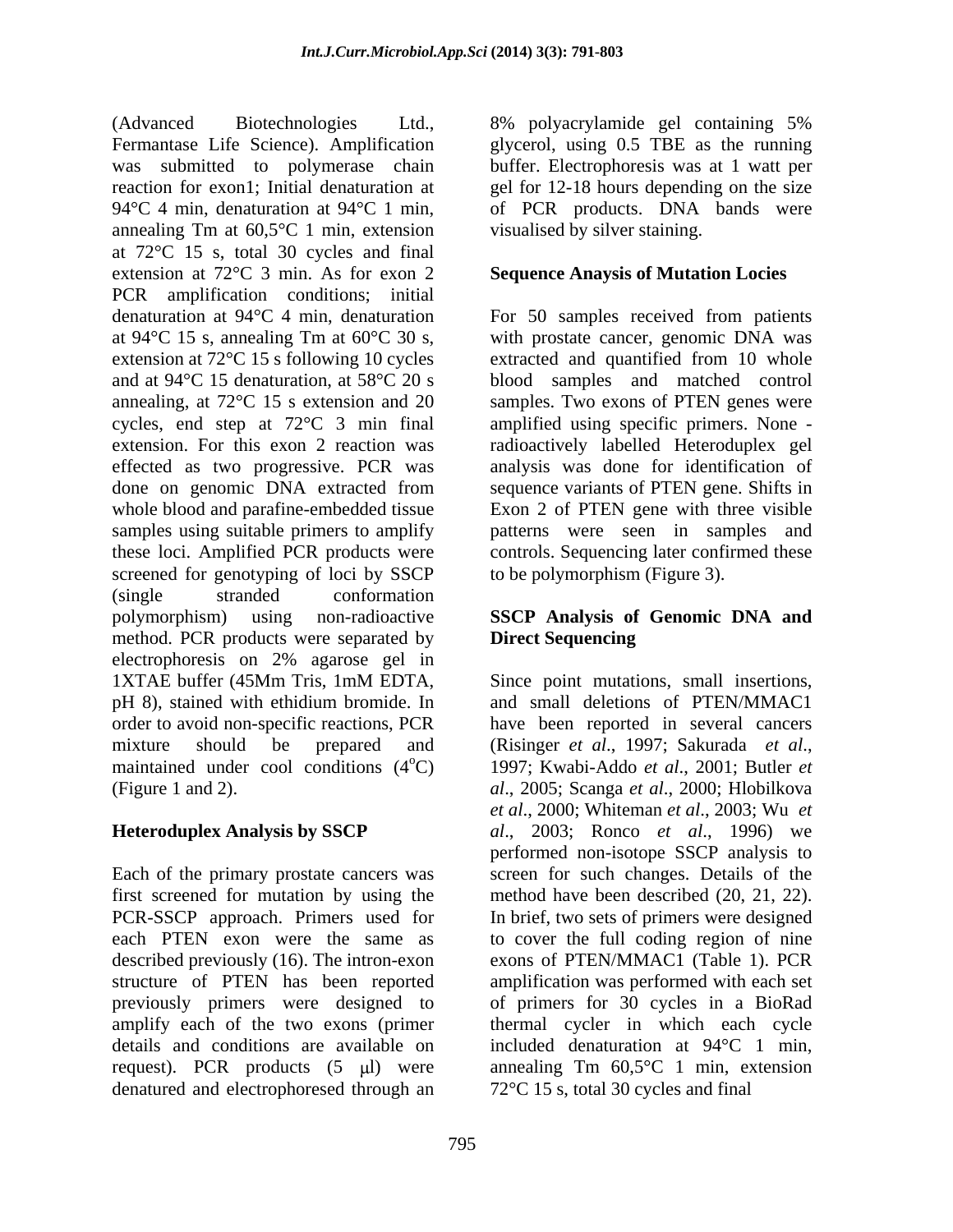**Figure.1** Screening of ethidium bromide staining of the PCR products (177 bp) for exon 1 PTEN gene amplified of humans with Prostate cancer. Subtle bands are detected at a rightmost lane.



**Figure.2** Screening of ethidium bromide staining of the PCR products (367 bp) for exon 2 PTEN gene amplified of humans with Prostate cancer. Subtle bands are detected at a rightmost lane. Exon 2 PTEN gene-specific primer was used for mutation detection in prostate cancer patients.

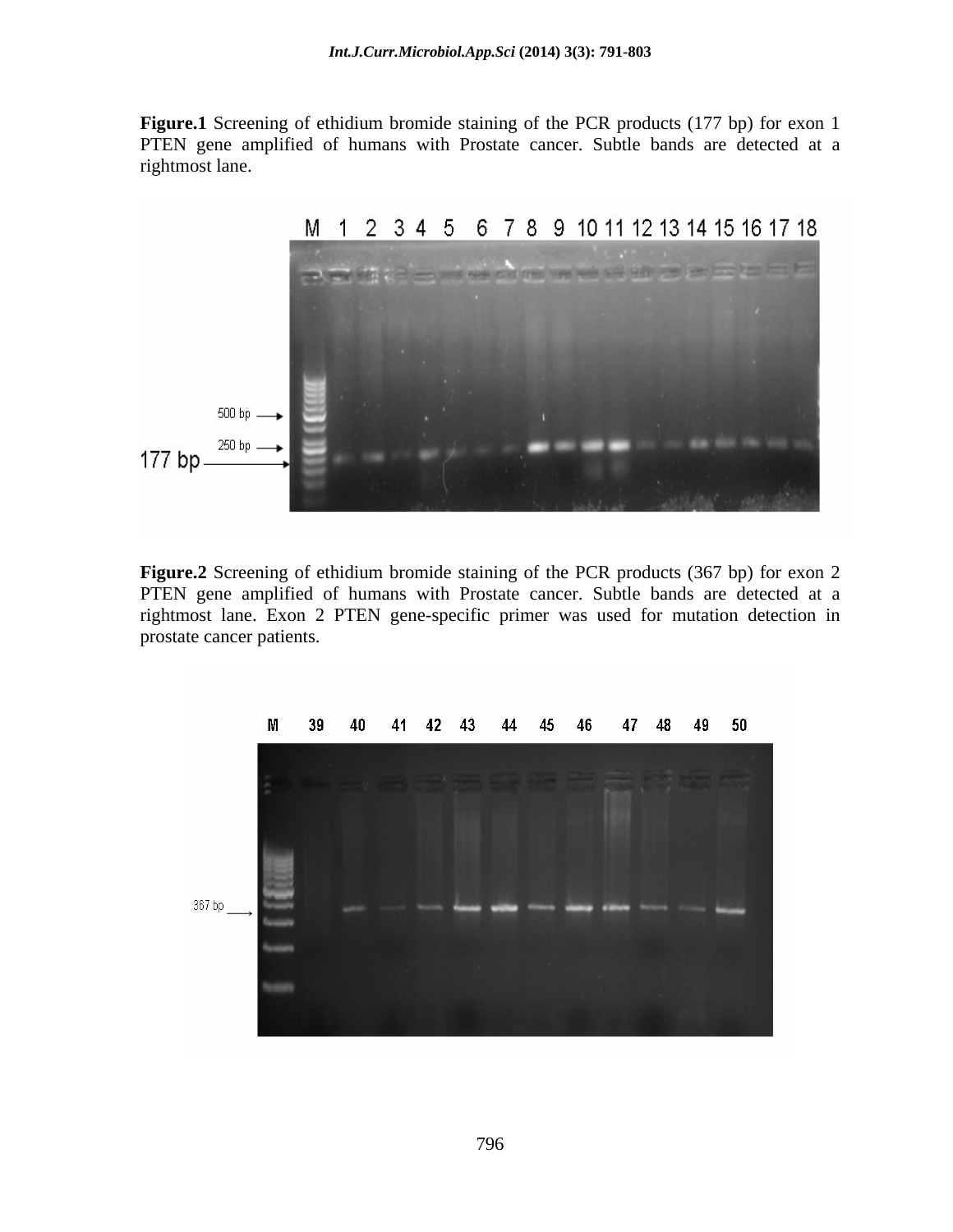**Figure.3** Single Stranded Conformation Polymorhism (SSCP) of 6 prostate tumor DNA samples for PTEN exon 2. Six DNA samples (respectively, 27, 36, 37, 44 and 46) were isolated from prostate tumors and polymerase chain reaction-amplified for exon 2. The above banding pattern represents the major single stranded conformational states of the DNA. Initial band line for exon 2 refers to a slightly shifted alternate band present in six of the samples, whereas band 367 bp refers to the more common position of this band. Namely, Heteroduplex analysis of the tumor and control samples in which shifts in exon 2 of PTEN gene were seen. Five patterns are visible.



extension 72°C 3 min. 94°C for 1 min, PTEN gene. Nonetheless, using SSCP, 5 annealing for 1 min at the temperature samples of DNA isolated from tumors of shown in Table 1, For exon 2 with patients with prostate cancer were initially abnormal SSCP patterns, the screened for possible mutations, beginning corresponding PCR products were with exon 2. No reproducible banding sequenced by the cycling sequencing method in an ABI 310 automatic sequencer (TUBITAK-MAM, Turkey). On bands in exons 1, and 2, in which single stranded conformation polymorphism **Statistical Analysis** (SSCP) showed reproducible shifts , DNA sequencing was performed. That is to say, tumor DNAs were subjected to PCR-SSCP mutations between primary tumors in the analysis to search for mutations. Aberrant current study and that of our previous bands revealed by single strand study (Ambrosone *et al*., 1996) was conformational polymorphism analysis (Figure 3) and this PCR products submitted to for direct sequencing. For exon 2 was screened mutations in the

abnormalities were noted throughout the exon 1 and exon 2 for the other 45 cases.

#### **Statistical Analysis**

The difference in the frequency of PTEN analyzed statistically by the use of Fisher's exact test.  $P < 0.05$  was taken to indicate statistical significance.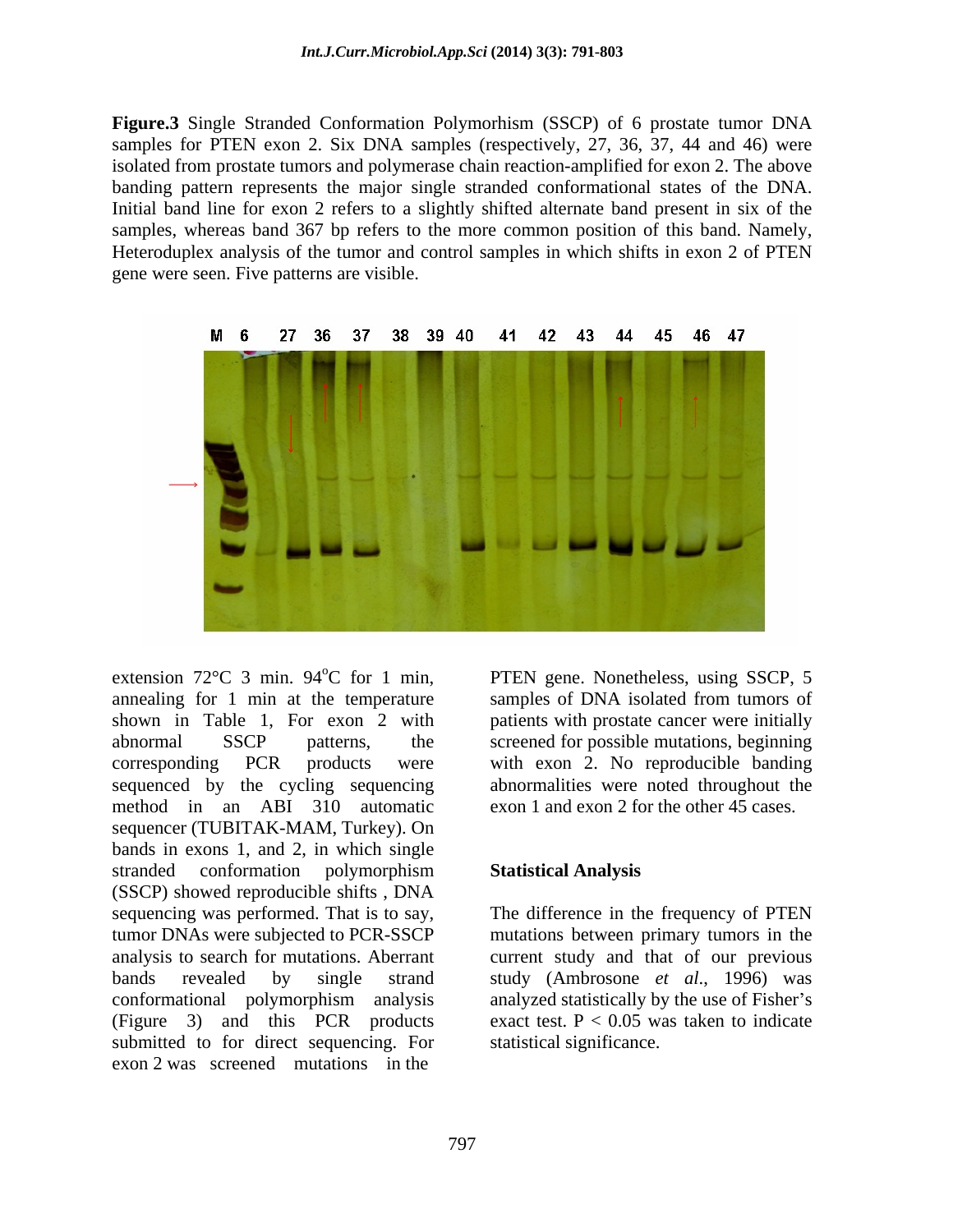**Figure.4** Sequence electrogram of prostate cancer patients showing mutation heterozygote sequence C/T for PTEN gene; **4.1** SNPs genotyped across the PTEN locus in the tissues with Prostate cancer or Control Sequence for T in normal sequence; **4.2** Screening of SNP mutation or rs1903858 in PTEN gene sequence in human

Hindll 320 340 A AIA GC T T T CC C C A C T A T

Figure 4. Heterozygote Sequence C/T

GAAAAGAAAGTTTTC

300

Figure 4.1. Control Sequence for T in normal sequence

rs1903858 [Homo sapiens]

AACATTAGCTAGTTATGAAAAGAAAG [C/T] TTTCCCCACTATAGCTGGAGTAATA

MapView GeneView SeqView No OMM **DOMINION V** No 3D

HGVS Names: [NM\_000314.4:c.80-96A>G] [NT\_030059.12:g.8402202A>G]

Figure 4.2. Screening of SNP mutation or rs1903858 in PTEN gene sequence in human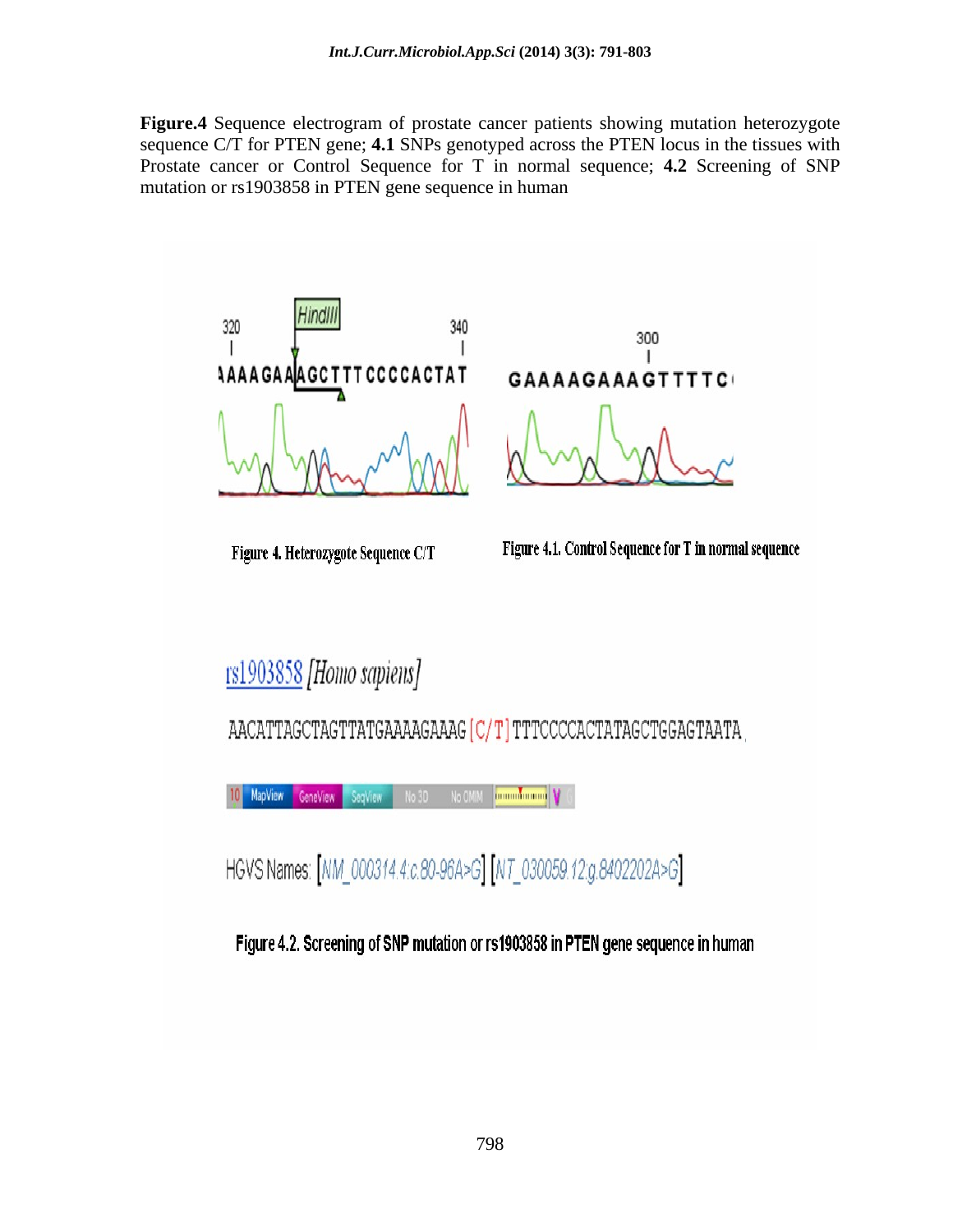**Figure.5** Normal PTEN gene sequence in Human; **5.1** T insertion at 44. forward in patients with prostate cancer; **5.2** T insertion at the 44. reverse in patients with prostate cancer



Figure 5. 1. T insertion at the 44. forward site in patients with prostate cancer



Figure 5. Normal PTEN gene sequence in Human



Figure 5.2. T insertion at the 44. reverse site in patients with prostate cancer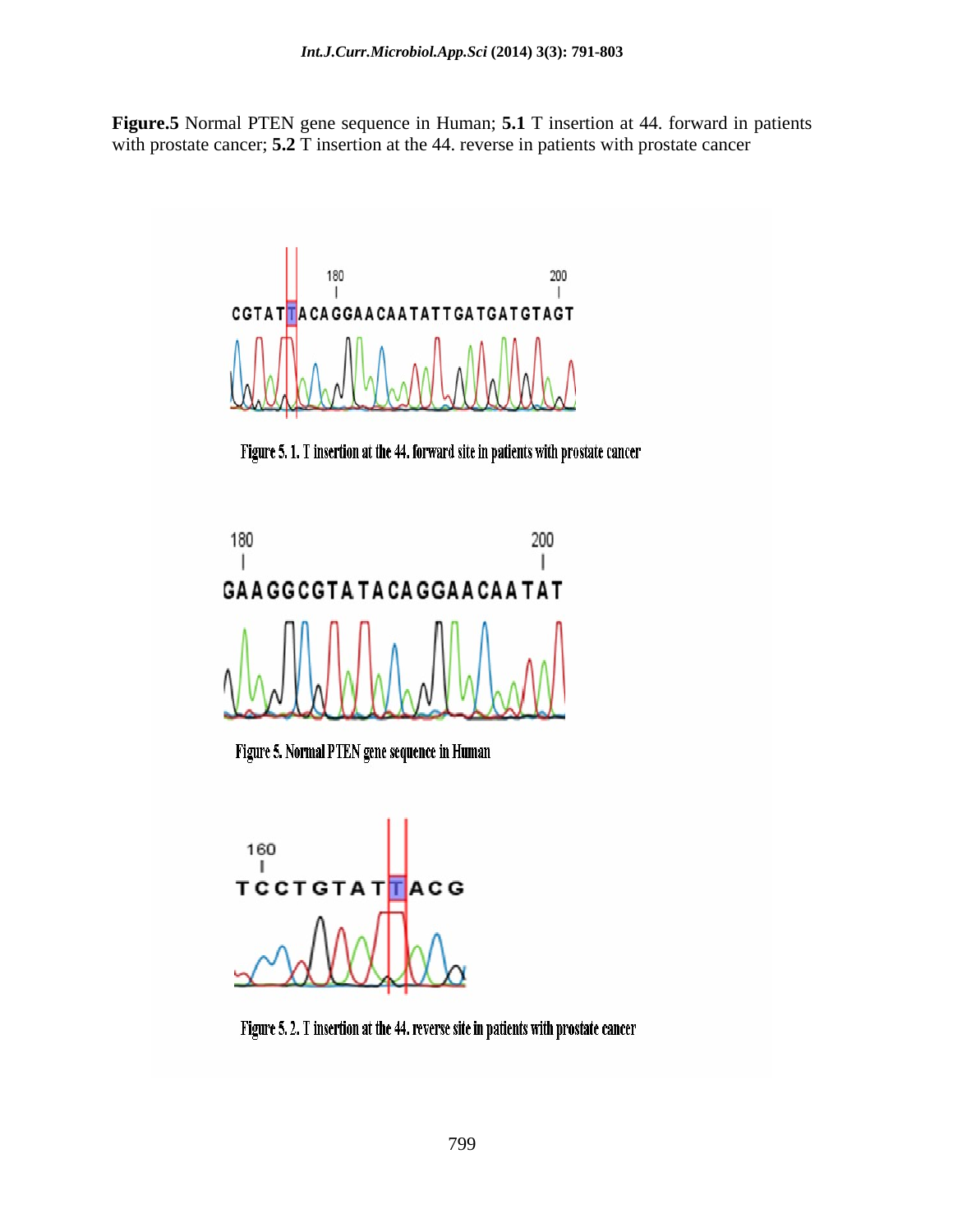Deletions of genomic regions involving tumor suppressor genes are thought to be important in the initiation and progression frequently deleted in breast and prostate tumors and known or suspected to contain tumor suppressor genes are located on several chromosome arms, including arms such as 1p, 1q, 6q, 8p, 9p, 11p, 11q, 13q, 16q, l7p, 17q, (13, 14, 18, 20). Only a few cases have involved deletion at the patients of protocol numbers had  $10q23.3$  region, which is the location of extraordinarily high serum prostate-10q23.3 region, which is the location of the tumor suppressor gene PTEN have been reported in patients with prostate cancer and in several malignant tumors. In the current study, we examined prostate the loci flanking the PTEN gene to determine the origin of the synchronous frequent allelic losses at 10q23.3 and mutations of the PTEN gene in these carcinomas and identified PTEN as an important molecular marker that may between a metastatic disease and a process of two independent tumors. There were observed differences among studies on the frequency of PTEN mutation in prostate cancer patients, largely because of differences in tumor grade and stage in the prostate cancer cases at our working group<br>study populations. For example, mutations and PTEN gene from tumor suppressor study populations. For example, mutations up to 60% have been detected in studies of prostate cancer cell lines and xenografts from metastases (Whiteman *et al*., 2003). The obstacles to the development of gene based human therapeutics are significant, but the rewards are great. Recent together with the ability to individualize molecular profiles, indicate a promising future for gene therapy for prostate cancer.

**Results and Discussion** Clinical information describing the 50 of all cancer risk. Segments of the genome years). Five of the cases of prostate cancer the PTEN/MMAC1 gene (Risinger *et al.*, specific antigen value > 20 ng/mg and were<br>1997; Sakurada *et al.*, 1997). Mutations of found to have widespread metastatic cancer for mutations of PTEN and LOH at 50 individuals reported that at least one tumors at the molecular level. We found patients were not available. In brief, 5 contribute to a reliable differentiation gene were studied in this study and patients and their family is provided in Table 2. The average prostate age of prostate cancer diagnosis in the 50 men reported here was 64 years (range, 59-74 were assigned a Gleason score of 7; the remaining 13 cases were Gleason score 2 or 3 tumors. Twenty five of the 50 men had a serum prostate-specific antigen value of 10< ng/ml at the time of diagnosis of prostate cancer. 27, 36, 37, 44 and 46 patients of protocol numbers extraordinarily high serum prostate specific antigen value >20 ng/mg and were found to have widespread metastatic disease at presentation. The other 13 patients had at least one primary malignancy including; liver, testes, colon and kidney cancer. Furthermore, 25 of the 50 individuals reported that at least one family member had been previously diagnosed with prostate cancer. NA; 7 cases mutation; 25 cases normal; 7 cases NA; 13 cases primary malignancy tumors (Table 2 and Figure 3). The two (exon 1 and exon 2) of all nine exons of the PTEN screened for mutation in the 50 men with prostate cancer from 5 unrelated families.

developments in molecular biology the paraffine-embedded normal tissues of The present research has been examine whether there is any relation between prostate cancer cases at our working group and PTEN gene from tumor suppressor genes (exon 1 and exon 2) by using PCR/SSCP method and DNA sequence analysis. DNA isolation done through using paraffine-embedded tumor tissues of 50 patients who were diagnosed as prostate carcinoma and as control group same patients, also peripheral venous blood samples of 10 patients from the same patient group. At the end of research,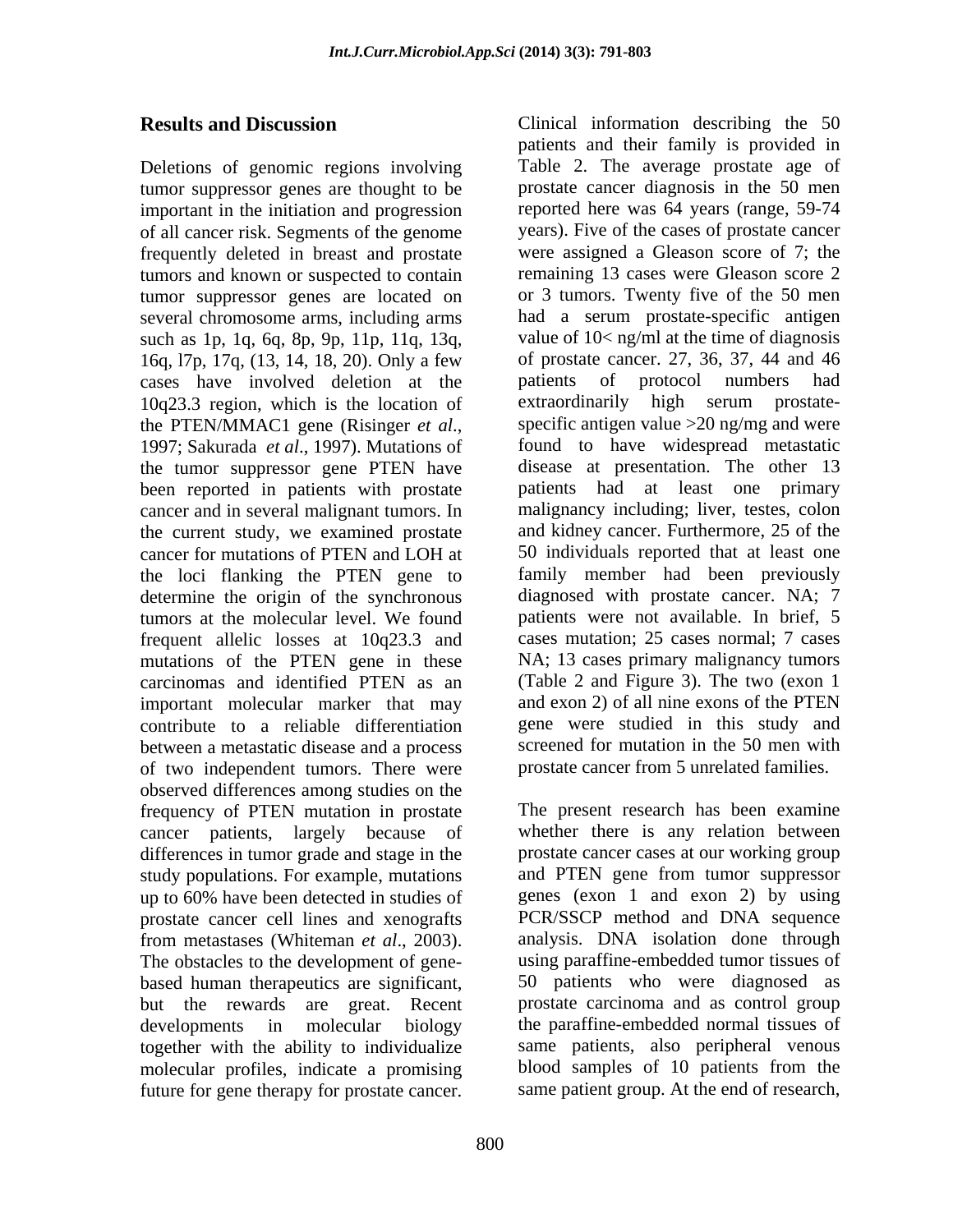PTEN gene exon 2, at the end of sequence mutations are shown in Figure 4, 4.1, 4.2, analyze, SNP (Single Nucleotide 5, 5.1 and 5.2 and Table 2. Polymorphism) at the  $401<sup>st</sup>$  nucleotide of st nucleotide of tumor and normal tissues was found. Is In conclusion, our study of prostate cancer literature reference number is 1903858 and patients with personal and/or family determined to be found in an intronic history of prostate and other cancers failed region. Normal allele is Cytosine (C) of to reveal germ-line PTEN mutations. Our this sequence that's in the intronic region data, therefore, suggest that the PTEN of PTEN gene; and it was determined that gene is unlikely to play a significant role there exist Cytosine/Thymine (C/T) in the inherited predisposition to prostate heterozygote in 62.5% of tumor tissues of cancer. We also analyzed metastases of patients and C/T heterozygote in 37.5% of prostate cancer from Turkey men, using normal tissues. DNA sequencing reveals the methods of PCR amplification and that A to T insertion occurred in exon 2 of direct DNA sequencing. Seven cases the PTEN gene. Primer sequences of the showed PTEN mutations. A total of 50 PTEN exon 1 and exon 2 genes used in prostate patients were analysed for PTEN this study are shown in Table 1. Any gene mutations. These included the 5 change has been determined at exon 1. patients were observed gene mutations for Namely, Exon 1 did not show any PTEN gene. The coding sequence of the mutation, regardless of the presence or PTEN gene was amplified in 2 single exon absence of loss of heterozygosity. The fragments and analysed by SSCP and ABI results as age, and TNM classification of patients in our present group, has been PTEN in prostate cancer from Turkey informative that it is concluded at the patients, who were diagnosed with clinical prostate carcinogenic epidemiology symptoms but without the aid of the serum (Figure 4, 4.1, 4.2, 5, 5.1 and 5.2) and PSA screening test and the majority of (Table 2). Consequently, No missense or nonsensegerm-line mutations were occured in 5 of 50 (12%) cases. Consistent discovered in any of the 50 prostate cancer with mutation studies, loss of PTEN patients. There are no definitive clinical or expression has also been shown to pathological criteria that allow one to correlate with higher grade of primary differentiate between the inherited and tumors. The PCR-SSCP technique is sporadic forms of the disease (Ambrosone economical, convenient, fast, safe and *et al.*, 1996). The candidate gene approach popular in clinical research. This is an effective strategy to complement suggested that we can use the method linkage studies. The PTEN gene is a paticularly for older suspicious patients for logical candidate gene for hereditary the early diagnosis of prostate cancer. In prostate cancer for several reasons. PCR- this study was identified 1 single- SSCP and direct DNA sequencing nucleotide polymorphisms (SNPs) in analyses of these samples revealed PTEN genes in PTEN exon 2. The SNPs showed sequence alterations in 5 cases. Examples of band shifts for tumors in SSCP assay, cancer at rs1903858 model. Namely, In which indicated the existence of sequence alterations in the PTEN gene, are shown in were observed PTEN SNP which was Figure 3, and examples of DNA polymorphic in our sample and selected

801

5, 5.1 and 5.2 and Table 2.

sequencing ladders that identify PTEN for genotyping at intron boundary orshowed PTEN mutations. A total of 50 sequencing. Furthermore, In this study of tumors were high grade, PTEN mutations popular in clinical research. This evidence of an association with prostate the tissues of patients with prostate cancer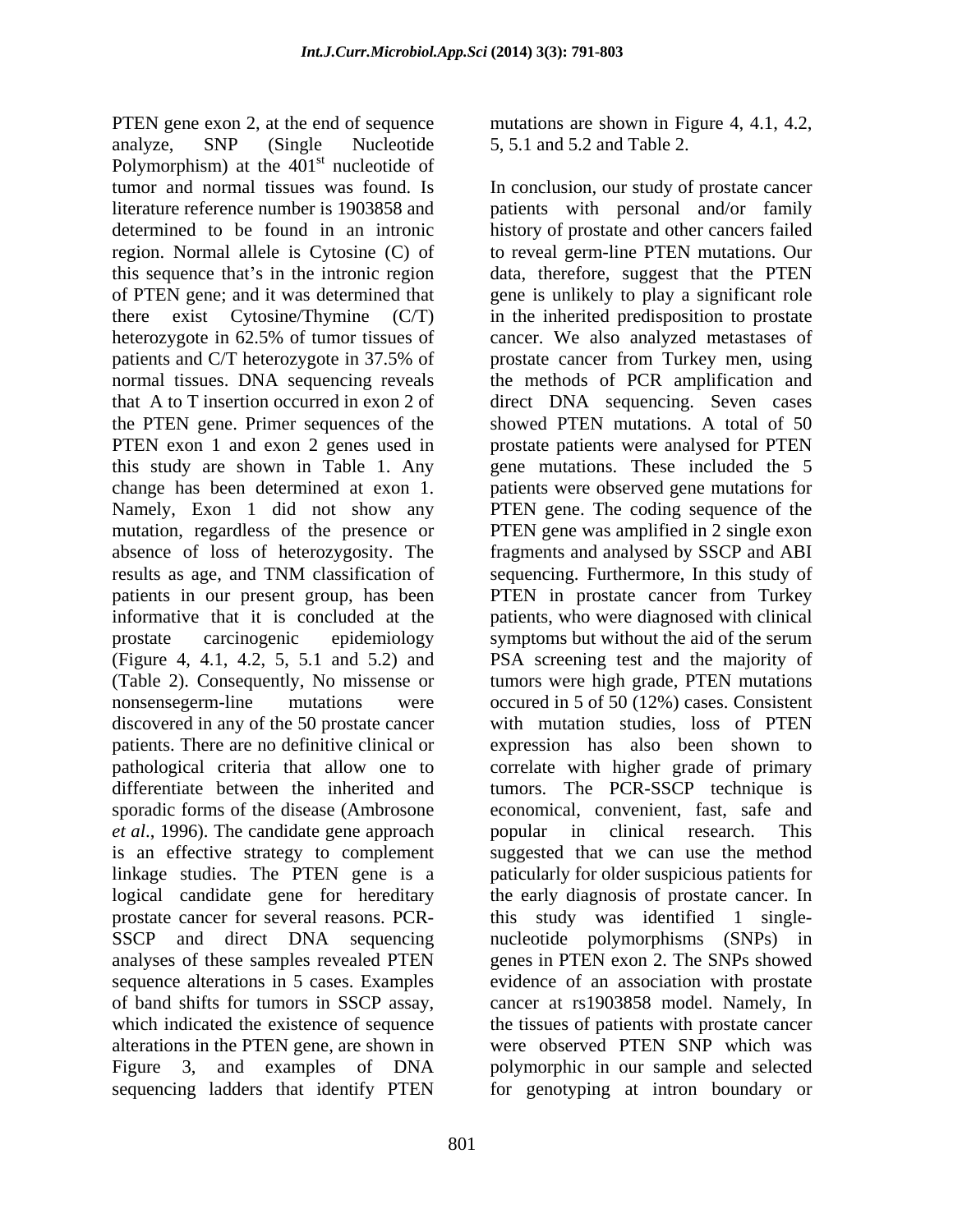rs1903858. Exon 1 was observed any for prostate cancer development. Exon 2 mutation which is determined by SSCP technique. As exon 2 observed band DNA binding domain of this trancription diversity 12% in polymerase chain factor. Analysis of the sequencing data reaction products of DNA samples showed significant number of variants in belonging to 5 patients. These varieties the tumor samples, These data have were band present or absent in tumor important implications for selecting tissue. The diversity of band was determined which is single nucleotite genome projects as well as for polymorhisms in tumor and normal understanding prostate cancer progression. tisssues 401. in nucleotite as a result of DNA sequence analysis. Polymorphism was showed in the other etnic groups and detected in intronic loci that is 1903858 of The authors thank members of reference number. We conclude that Biotechnology Research Laboratory, PTEN mutation play a role in the development of the majority of transitional cell tumors of the prostat, melanoma and University of Cumhuriyet, Turkey for their testes cancer. Whether primary prostate tumors with PTEN mutations have a study was partially supported by Selcuk greater tendency to metastasize than those University Biotechnology Laboratory and of similar grade and stage without Scientific Research Foundation of Selcuk mutations remains to be determined. In the present study, which amplified only 1 exon at a time, we could not determine References whether these mutations existed in

Since our series is small, the results should be considered as preliminary. However, it appears that survival is not only related to good care and treatment, but is also, at least in part, genetically determined. 2 genetic polymorphisms, and breast

We subsequently investigated the presence 1494-1501. of point mutations in exon 1 and exon 2 fragments of the PTEN gene by SSCP Talebizadeh, M. Brown, T.N. analysis, a technique that is sensitive enough to detect more than 80% of mutations The screening of almost the entire coding sequence (98%) of PTEN associated with germline PTEN revealed band migration shifts, for exon 2, in four primary tumours (see example in Figure 3). Goddard, A.D., and Solomon, B. 1993.

PTEN gene mutations have several aspects

of the PTEN gene includes part of the important implications for selecting appropriate technologies for cancer genome projects as well as for

# **Acknowledgements**

The authors thank members of Biotechnology Research Laboratory, Konya, Turkey and the Department of Pathology in Faculty of Medicine at the helpful comments and discussion. This University (BAP) for providing foundation.

## **References**

- different PTEN alleles. Ambrosone, C.B., J.L. Freudenheim, S. Graham, J.R. Marshall, J.E. Vena, J.R. Brasure, A.M. Michalek, R. Laughlin, T. Nemoto, K. Gillenwater, A.M. Harrington and Shield, P.G. 1996. Cigarette smoking, N-acetyltransferase cancer risk. J Am Med Ass. 276: 1494-1501.
	- Butler, M.G., M.J. Dasouki, X.P. Zhou, Z. Talebizadeh, M. Brown, T.N. Takahashi, *et al*., 2005. Subset of individuals with autism spectrum disorders and extreme macrocephaly associated with germline PTEN tumour suppressor gene mutations, J. Med. Genet. 42: 318-321.
	- Genetic aspects of cancer. Adv. Human Genetic. 21: 321-376.